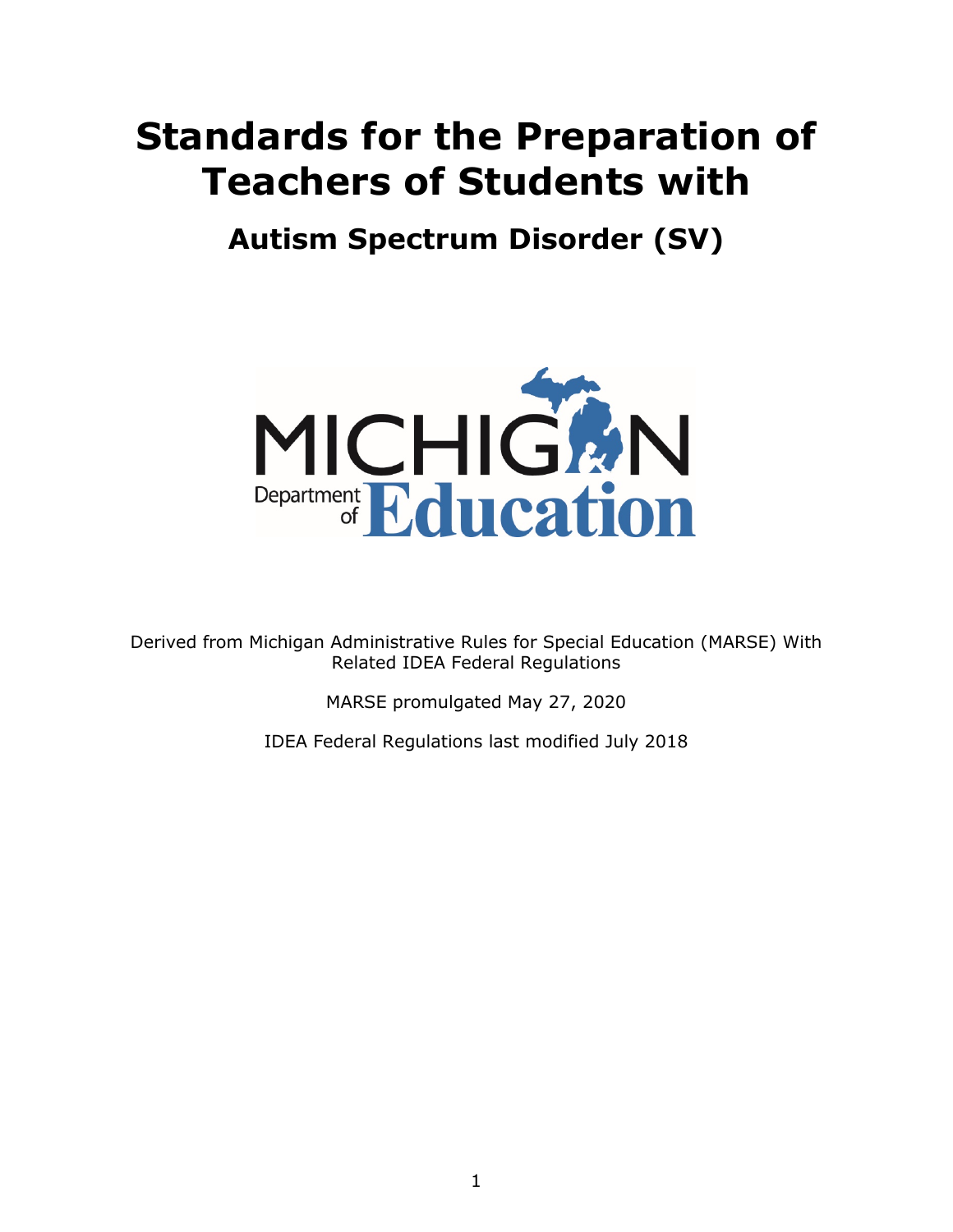## **MARSE R 340.1781 Teachers of students with disabilities; endorsement requirements. Rule 81.**

- 340.1782, R 340.1786 to R 340.1788, R 340.1790, R 340.1795 to R 1. A teacher seeking an endorsement or full approval by the department shall meet all of the following requirements, in conjunction with those of R 340.1797, and R 340.1799 to R 340.1799c, before being employed by an intermediate school district, local school district, public school academy, or other agency operating special education programs and services:
	- a. The requisite knowledge, understanding, skills, and dispositions for effective practice related to all of the following:
		- i. Utilizing research-based models, theories, and philosophies for teaching students with an array of disabilities within different placements.
		- ii. Assessing students with disabilities for identification and teaching.
		- iii. Implementing accommodations and modifications for classroom, district, and statewide assessments.
		- iv. Using assistive technology devices to increase, maintain, or improve the capabilities of students with impairments.
		- v. Communicating, consulting, and collaborating with parents/guardians, paraprofessionals, general educators, administrators, and human services personnel.
		- vi. Developing, implementing, and evaluating individualized education programs.
		- vii. Planning, organizing, scheduling, and conducting individualized education program team meetings, including parental and student participation.
		- viii. Preparing students with disabilities for transitions consisting of preschool to elementary through post-secondary environments and employment.
		- ix. Maintaining, releasing, and transferring student records according to district, state, and federal rules and policies.
		- x. Articulating the historical and legal bases regarding special education, such as the concept of free appropriate public education, general least restrictive environment requirements, and family education and privacy rights.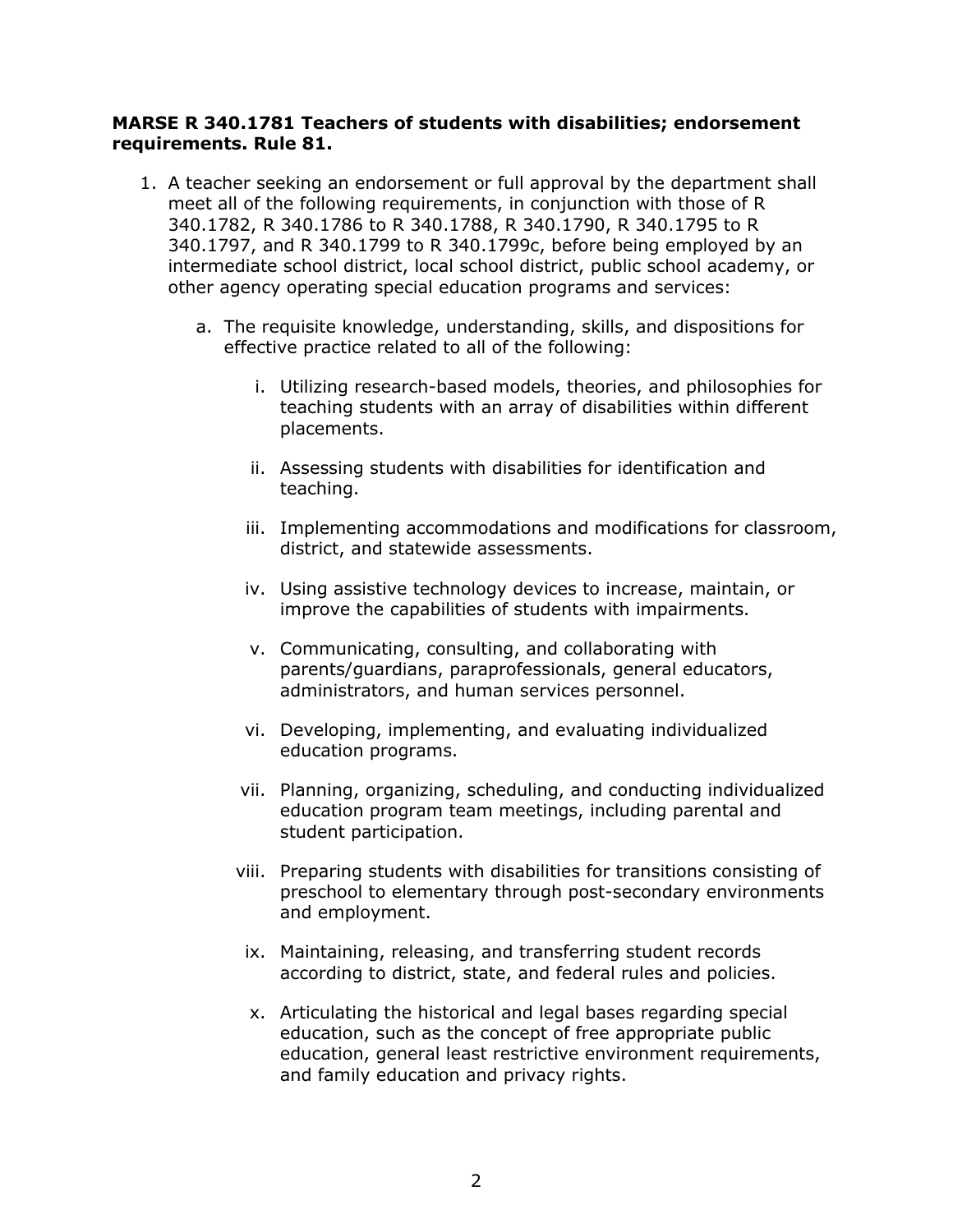b. Understanding issues of race, class, culture, religion, gender, orientation, and language related to subdivision (a) of this subrule.

## **MARSE R 340.1782 Endorsed teachers of students with disabilities; additional requirements. Rule 82.**

An endorsed teacher of students with disabilities, in addition to meeting the specific requirements in R 340.1786 to R 340.1788, R 340.1795 to R 340.1797, and R 340.1799 to R 340.1799c, shall comply with all of the following requirements:

- **a.** Possess a valid Michigan teacher's certificate.
- **b.** Possess a baccalaureate degree with a major in a specific special education area or have earned credit in course work equivalent to that required for a major.
- **c.** Possess an endorsement in special education that is valid in grades kindergarten through 12. Elementary or secondary endorsements in special education, earned after September 1, 1990, shall be valid in grades kindergarten through 12.
- **d.** Have completed not less than 8 weeks of directed student teaching in the specific area of impairment. Not less than a 180-hour practicum in the specific area of impairment is required for each additional endorsement.
- **e.** Be recommended for a certificate or endorsement, or both, in a specific special education area by an institution of higher education or the department signifying verification of completion of a teacher education program for the specific special education area, as approved by the state board of education.
- **f.** On the effective date of these rules, persons approved as special education teachers under this rule, teacher consultants under R 340.1790, and teachers of preprimary-aged students under R 340.1795 shall maintain and continue to have their full approval status.

## **MARSE R 340.1799 Teachers of students with autism spectrum disorder; special requirements. Rule 99.**

- **1.** The teacher education program for teachers of students with autism spectrum disorder shall include a minimum of 30 semester or equivalent hours pursuant to R 340.1781, R 340.1782, and all of the following:
	- **a.** The identification, diagnosis criteria and classification, etiology, diagnosis, range, and characteristics of autism spectrum disorder, for example, learning characteristics, sensory integration patterns, and medications commonly used with autism spectrum disorders including effects.
	- **b.** The role of language and communication including traits, characteristics, and interventions related to autism spectrum disorder,